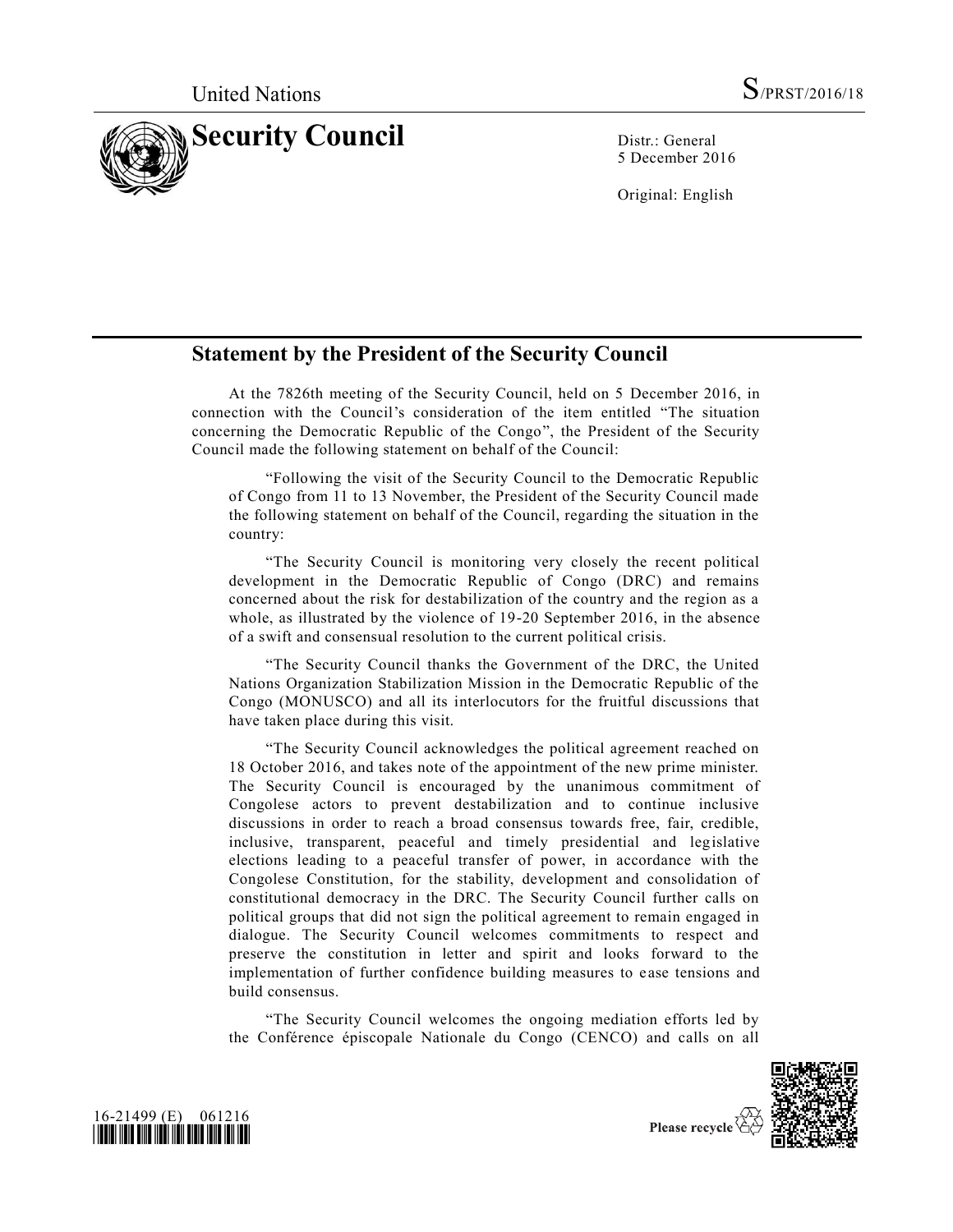political actors to continue working in good faith and in a spirit of compromise towards a swift political solution, before 19 December 2016, that paves the way for peaceful, credible, inclusive and timely elections as soon as possible in the DRC. The Security Council further encourages the region to pursue its efforts in support of the mediation.

"The Security Council urges the government as well as all relevant parties to ensure an environment conducive to a free, fair, credible, inclusive, transparent elections, as recalled in Security Council resolution [2277 \(2016\),](http://undocs.org/S/RES/2277(2016)) which includes free and constructive political debate, freedom of opinion and expression, freedom of assembly, equitable access to media including State media, safety and freedom of movement for all candidates, as well as for election observers and witnesses, journalists, human rights defenders and actors from civil society, including women.

"The Security Council calls on the authorities to respect human rights and fundamental freedoms, especially the right of peaceful assembly, and to exercise maximum restraint in their response to protests, and also calls upon the opposition forces, on their side, to show responsibility by ensuring the peaceful character of their demonstrations.

"The Security Council reiterates its call upon all political parties, their supporters, and other political actors to exercise maximum restraint in their actions and statements, to refrain from violence, violent speeches or other provocations and to address their differences peacefully. The Security Council calls on the Government of the DRC to hold accountable those responsible for the killings on 19-20 September 2016 and all violations and abuses of human rights. The Security Council takes note of the recent visit to DRC of the Office of the Prosecutor of the International Criminal Court.

"The Security Council stresses the importance for the Government of the DRC and its national partners to take all steps to accelerate preparations for the elections without further delays, including by expediting the update of the voter registry.

"The Security Council is also deeply concerned by the humanitarian situation that continues to severely affect the civilian population in eastern DRC and the persistence of violence in eastern DRC, in particular in North Kivu Province where nearly 840,000 people were internally displaced as of September 30, 2016 and more than 700 civilians have been killed since October 2014. The Security Council urges authorities to hold accountable those deemed responsible for the violence.

"The Security Council calls on the Government of the Democratic Republic of the Congo to take further action, in accordance with international law, including international humanitarian law and international human rights law, as applicable, and with the support of MONUSCO in accordance with its mandate, to end the threat posed by the ADF, the FDLR and all other armed groups operating in the DRC. The Security Council encourages further cooperation between the Forces Armées de la République Démocratique du Congo (FARDC) and MONUSCO in tackling this violence and their efforts to neutralize armed groups operating in Eastern Congo.